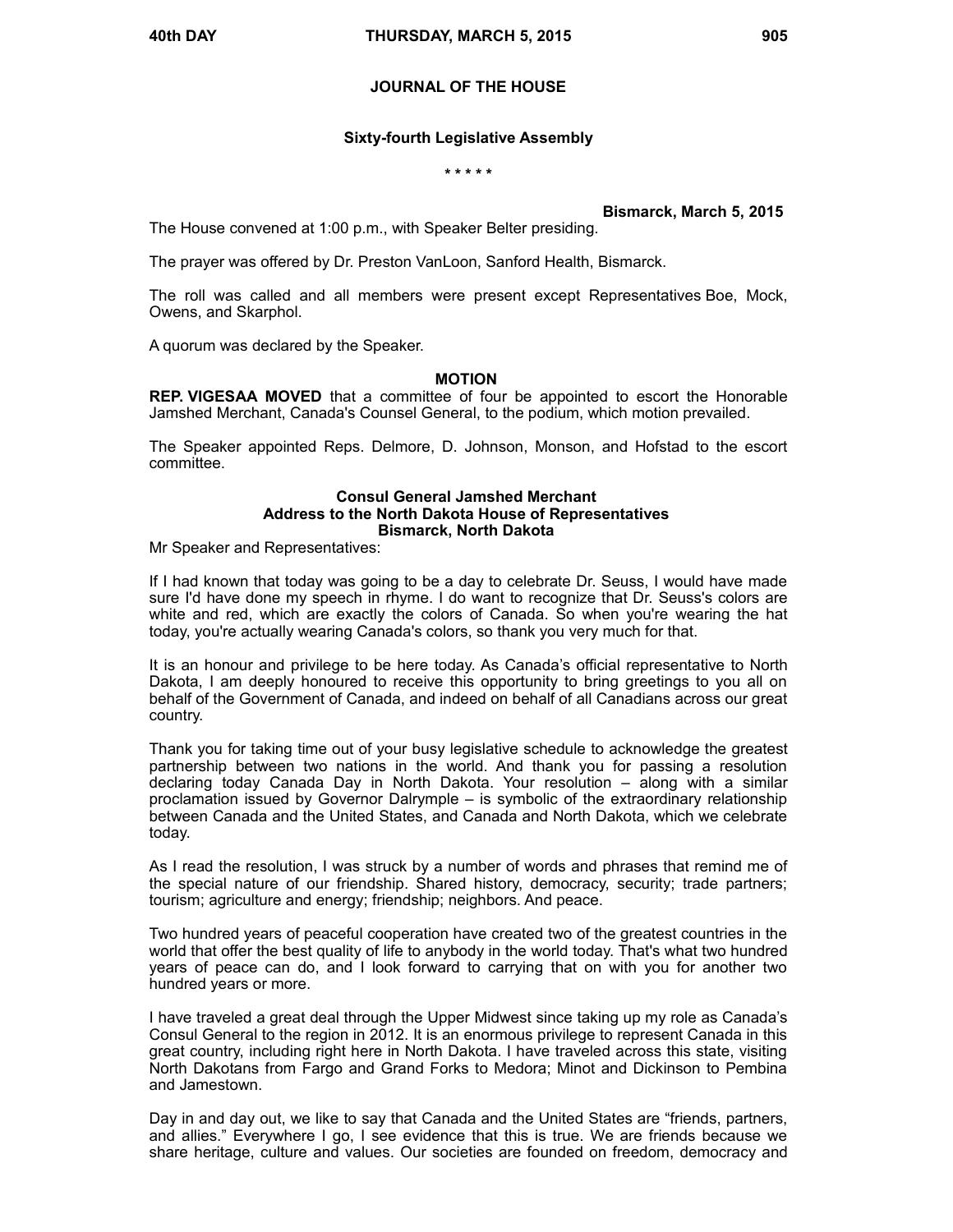human rights. In this part of the continent, our provinces and states have a common geography and a common environment. We share a love for our lands and waters and a commitment to protecting them. We have friends and family on both sides of the border.

The challenges we face, together, require collaboration and cooperation. And so it has been a real pleasure to see friendship and partnership grow between Midwestern U.S. states, and neighboring Canadian provinces. One way this happens is through institutions like the Council of State Governments and the International Legislators Forum.

Speaking of which, I look forward to joining you right here in Bismarck this July when North Dakota hosts the Council of State Governments – Midwestern Legislative Conference.

We are partners because we share the largest economic relationship between any two countries in the world. Canada is, without a doubt, North Dakota's number one customer. And it's not even close. Nearly 80% of what North Dakota sells to the world goes to Canada. Two-way trade in goods between Canada and North Dakota is \$6.7 billion dollars per year. That's over \$18 million per day. And this is not just trade in finished goods: it is a rich twoway supply chain of materials, commodities, and intermediate parts.

One quarter of the value of American imports from Canada was originally created in the U.S. That's why we say, "we make things together." In all, 28,500 North Dakota jobs depend on trade with Canada and Canadian investment in the state.

Let's not forget tourism. You surely appreciate the over 1 million Canadians who travel to North Dakota's cities, malls, parks, and attractions every year. In 2013, that injected \$280 million into the state's economy.

While I'm here, let me also extend an invitation to you and all North Dakotans to come on up to Canada! Your dollar goes a long way today. Visit our malls, cities, and museums.

When I think of our museums in Winnipeg, I'm reminded that Canada opened the Human Rights Museum there, a truly world-class museum focusing on the values of freedom and human rights around the world. And when I think of that, I'm reminded that at the same time, you yourselves opened up a world-class museum right here – the North Dakota Heritage Center. That's what the opportunities of the Midwest and Canada provide, and we show that it's not just a place where one flies over, it's a place to truly visit and spend time.

And we are partners in energy development. Thanks to the growth of oil production in both Canada and the Unites States – especially right here in North Dakota – North America is becoming more energy independent every day. But let's be clear: while the need for imported oil is declining, America will still need to import some oil for many years to come. Canada is now meeting over 40 percent of that need, and growing. Canada supplies more oil to the United States every day than any other country in the world. In fact, we just passed all of OPEC imports combined. And we are a friendly, reliable source that fully shares American values and interests. That, my friends, is what a true partnership is all about.

Having outlined how we are friends, and partners, this brings me finally to allies. For generations, Canadians and Americans have stood side by side around the world, safeguarding freedom and human rights against those who would seek to use violence and oppression to impose their own harsh ideologies on peoples who cannot defend themselves.

Canadian and American troops fought together in World War I, World War II, in the Korean War, and in Afghanistan. And today, Canada has joined the U.S. in doing our utmost to combat the depredations of terrorists in the Middle East and elsewhere, and to support the Ukrainian people in their efforts to resist Russian aggression.

Mr Speaker, Representatives: please accept my gratitude, and that of my Government, for inviting our Canadian delegation here today. I invite all of you to join us, including our fantastic Honorary Consul in North Dakota, Mr. Rod Backman, to join us at the Heritage Center this evening for our Canada Day reception, beginning at 6 pm.

There, I hope you will join me in toasting our relationship in the spirit of friends, partners, allies.

Thank you very much.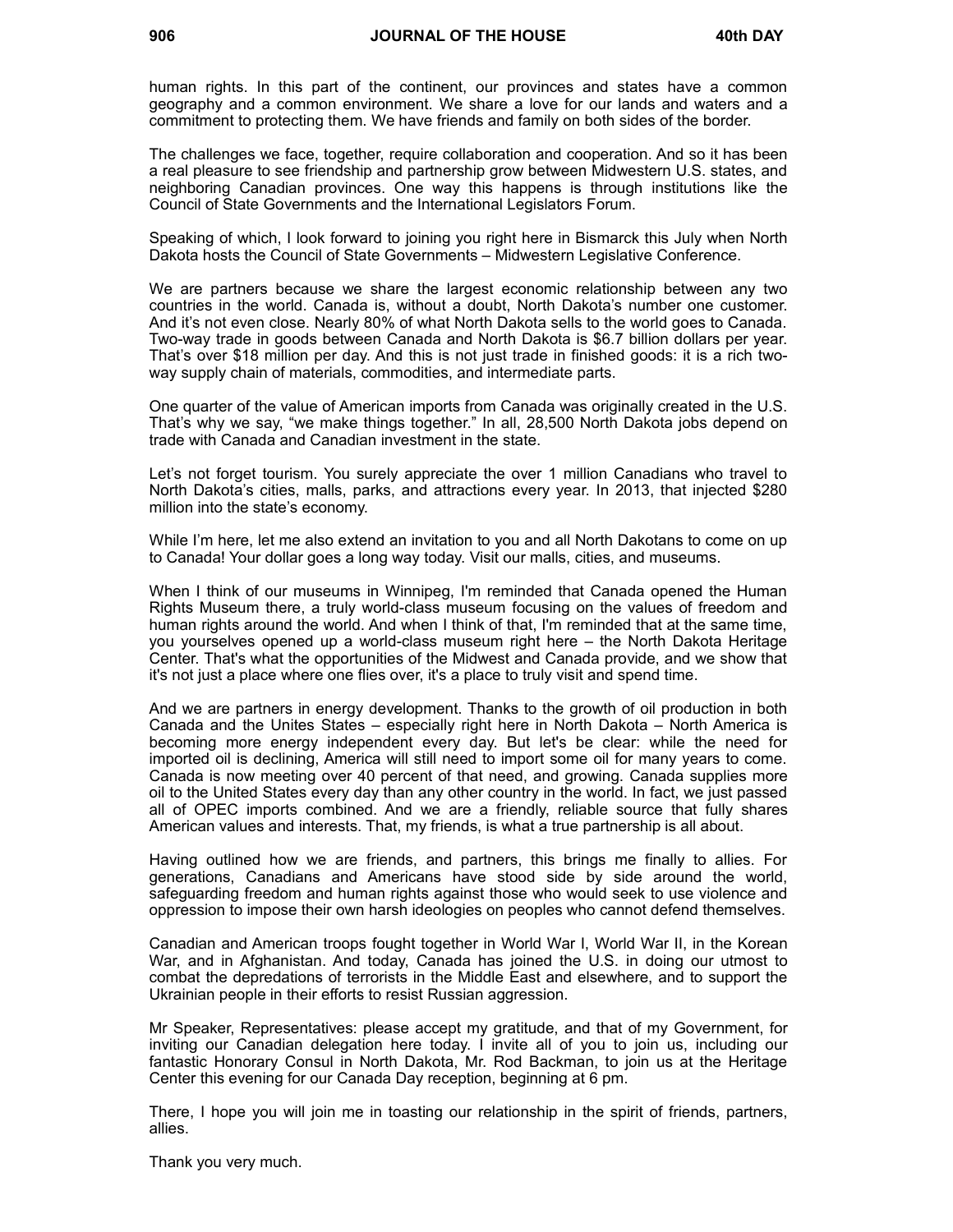## **MOTION**

**REP. VIGESAA MOVED** that the remarks of Consul General Jamshed Merchant be printed in the Journal, which motion prevailed.

## **POINT OF PERSONAL PRIVILEGE**

**REP. CARLSON** rose on a point of personal privilege.

## **PRESENTATION OF PROCLAMATION BY REPRESENTATIVE CARLSON North Dakota United Read Across America Day**

## **MR. SPEAKER:**

WHEREAS, North Dakota citizens are committed to promoting reading as the catalyst for our students' future academic success, their preparation for the jobs of the future and their ability to complete in the global economy; and

WHEREAS, ND United is sponsoring Read Across America Day to celebrate the birthday of Dr. Seuss and promote reading and adult involvement in the education of our youth; and

WHEREAS, research shows that children who read and are ready to do better in school and develop a lifelong passion for the joys of reading; and

WHEREAS, ND United is working with other literacy, youth, and civic groups throughout the state to get parents, teachers, and communities involved in promoting the excitement and importance of reading on this day and every day; and

WHEREAS, North Dakotans are encouraged to ensure that every child is in a safe place reading together with a caring adult on this day and make sure we remain committed to the programs and activities that make our children proficient readers.

NOW, THEREFORE, the North Dakota House of Representatives does hereby proclaim March 5, 2015 ND United READ ACROSS AMERICA DAY.

## **REQUEST**

**REP. VIGESAA REQUESTED** that the remarks of Rep. Carlson be printed in the Journal, which request was granted.

### **MOTION**

**REP. VIGESAA MOVED** that SB 2134 be returned to the House floor from the **Appropriations Committee** and be rereferred to the **Education Committee**, which motion prevailed.

Pursuant to Rep. Vigesaa's motion, SB 2134 was rereferred.

### **MOTION**

**REP. VIGESAA MOVED** that SB 2294 be returned to the House floor from the **Government and Veterans Affairs Committee** and be rereferred to the **Industry, Business and Labor Committee**, which motion prevailed.

Pursuant to Rep. Vigesaa's motion, SB 2294 was rereferred.

### **SECOND READING OF HOUSE CONCURRENT RESOLUTION**

**HCR 3013:** A concurrent resolution to amend and reenact section 18 of article X of the Constitution of North Dakota, relating to constitutional authorization for the legislative assembly to provide by law for direct payments to North Dakota residents.

### **ROLL CALL**

The question being on the final adoption of the resolution, which has been read, and has committee recommendation of DO NOT PASS. The roll was called and there were 18 YEAS, 72 NAYS, 0 EXCUSED, 4 ABSENT AND NOT VOTING.

**YEAS:** Anderson, P.; Beadle; Bellew; Boschee; Delmore; Dosch; Glassheim; Hanson;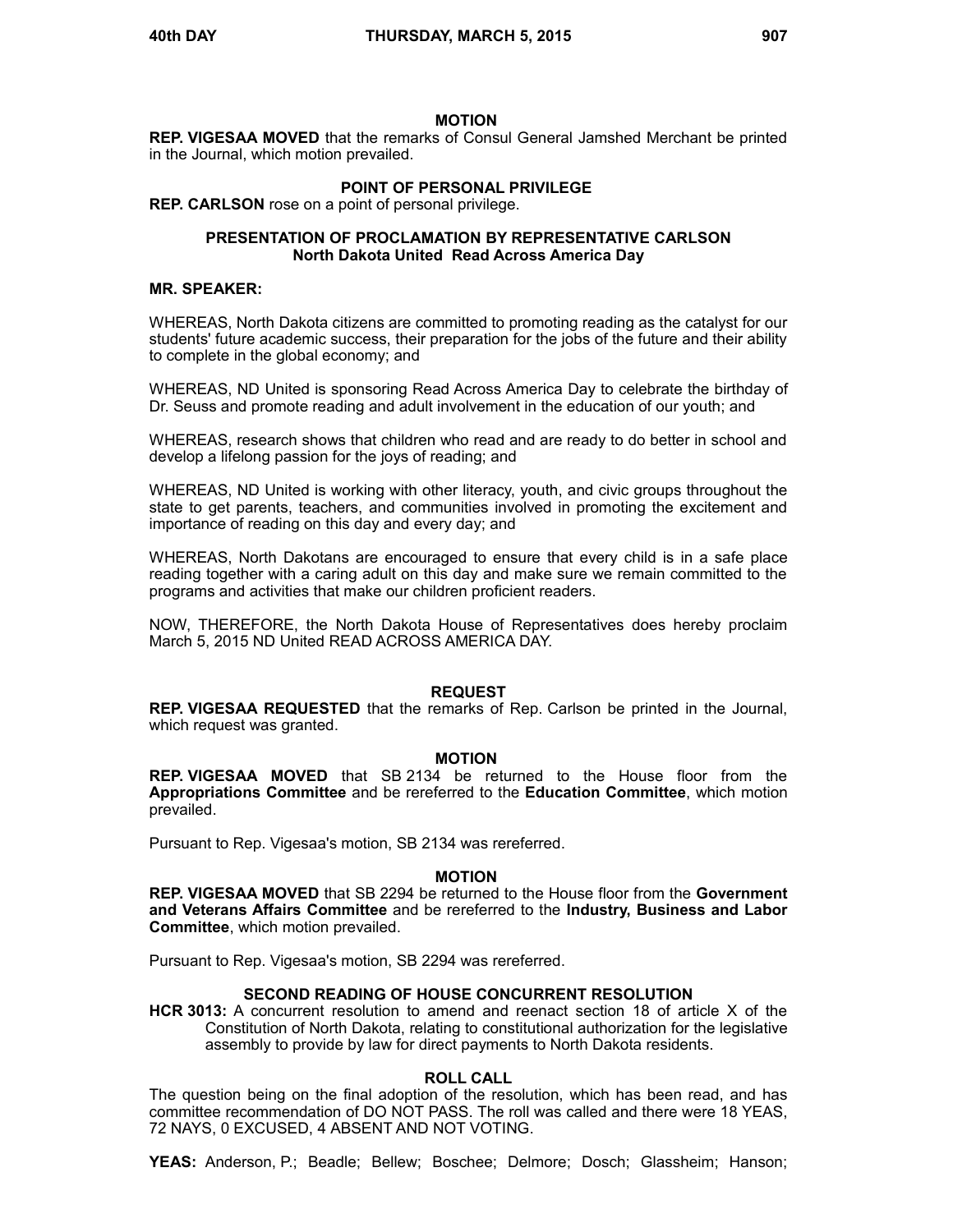Hogan; Johnson, M.; Kelsh; Mooney; Nelson, M.; Onstad; Oversen; Ruby; Schneider; Strinden

**NAYS:** Amerman; Anderson, B.; Anderson, D.; Becker, Rich S.; Becker, Rick C.; Boehning; Brabandt; Brandenburg; Carlson; Damschen; Delzer; Devlin; Dockter; Fehr; Frantsvog; Froseth; Guggisberg; Haak; Hatlestad; Hawken; Headland; Hofstad; Holman; Hunskor; Johnson, D.; Kading; Karls; Kasper; Keiser; Kempenich; Kiefert; Klein; Klemin; Koppelman, B.; Koppelman, K.; Kreidt; Kretschmar; Laning; Larson; Lefor; Looysen; Louser; Maragos; Martinson; Meier; Mitskog; Monson; Muscha; Nathe; Nelson, J.; Olson; Paur; Pollert; Porter; Rohr; Sanford; Schatz; Schmidt; Schreiber Beck; Seibel; Silbernagel; Steiner; Streyle; Sukut; Thoreson; Toman; Trottier; Vigesaa; Wallman; Weisz; Zubke; Speaker Belter

### **ABSENT AND NOT VOTING:** Boe; Mock; Owens; Skarphol

HCR 3013 was declared lost on a recorded roll call vote.

### **\*\*\*\*\*\*\*\*\*\*\*\*\*\*\*\*\*\*\*\***

## **SECOND READING OF HOUSE CONCURRENT RESOLUTION**

**HCR 3030:** A concurrent resolution requesting Congress to propose a constitutional amendment and, if Congress does not propose an amendment, applying to Congress to call a constitutional convention for the purpose of proposing an amendment to the Constitution of the United States clarifying that the rights protected under the Constitution are the rights of natural persons and not the rights of artificial entities and that spending money to influence elections is not speech under the first amendment.

### **ROLL CALL**

The question being on the final adoption of the resolution, which has been read, and has committee recommendation of DO NOT PASS. The roll was called and there were 22 YEAS, 68 NAYS, 0 EXCUSED, 4 ABSENT AND NOT VOTING.

- **YEAS:** Amerman; Anderson, P.; Boschee; Delmore; Glassheim; Guggisberg; Haak; Hanson; Hawken; Hogan; Holman; Hunskor; Kelsh; Mitskog; Mooney; Muscha; Nelson, M.; Onstad; Oversen; Schneider; Strinden; Wallman
- **NAYS:** Anderson, B.; Anderson, D.; Beadle; Becker, Rich S.; Becker, Rick C.; Bellew; Boehning; Brabandt; Brandenburg; Carlson; Damschen; Delzer; Devlin; Dockter; Dosch; Fehr; Frantsvog; Froseth; Hatlestad; Headland; Hofstad; Johnson, D.; Johnson, M.; Kading; Karls; Kasper; Keiser; Kempenich; Kiefert; Klein; Klemin; Koppelman, B.; Koppelman, K.; Kreidt; Kretschmar; Laning; Larson; Lefor; Looysen; Louser; Maragos; Martinson; Meier; Monson; Nathe; Nelson, J.; Olson; Paur; Pollert; Porter; Rohr; Ruby; Sanford; Schatz; Schmidt; Schreiber Beck; Seibel; Silbernagel; Steiner; Streyle; Sukut; Thoreson; Toman; Trottier; Vigesaa; Weisz; Zubke; Speaker Belter

## **ABSENT AND NOT VOTING:** Boe; Mock; Owens; Skarphol

HCR 3030 was declared lost on a recorded roll call vote.

### **\*\*\*\*\*\*\*\*\*\*\*\*\*\*\*\*\*\*\*\***

### **SECOND READING OF SENATE BILL**

**SB 2115:** A BILL for an Act to amend and reenact section 57-01-11, subsection 5 of section 57-39.2-12.1, and subsection 5 of section 57-40.2-07.1 of the North Dakota Century Code, relating to the assessment of taxes and compensation allowance to retailers for administrative expenses.

### **ROLL CALL**

The question being on the final passage of the bill, which has been read, and has committee recommendation of DO PASS, the roll was called and there were 89 YEAS, 1 NAYS, 0 EXCUSED, 4 ABSENT AND NOT VOTING.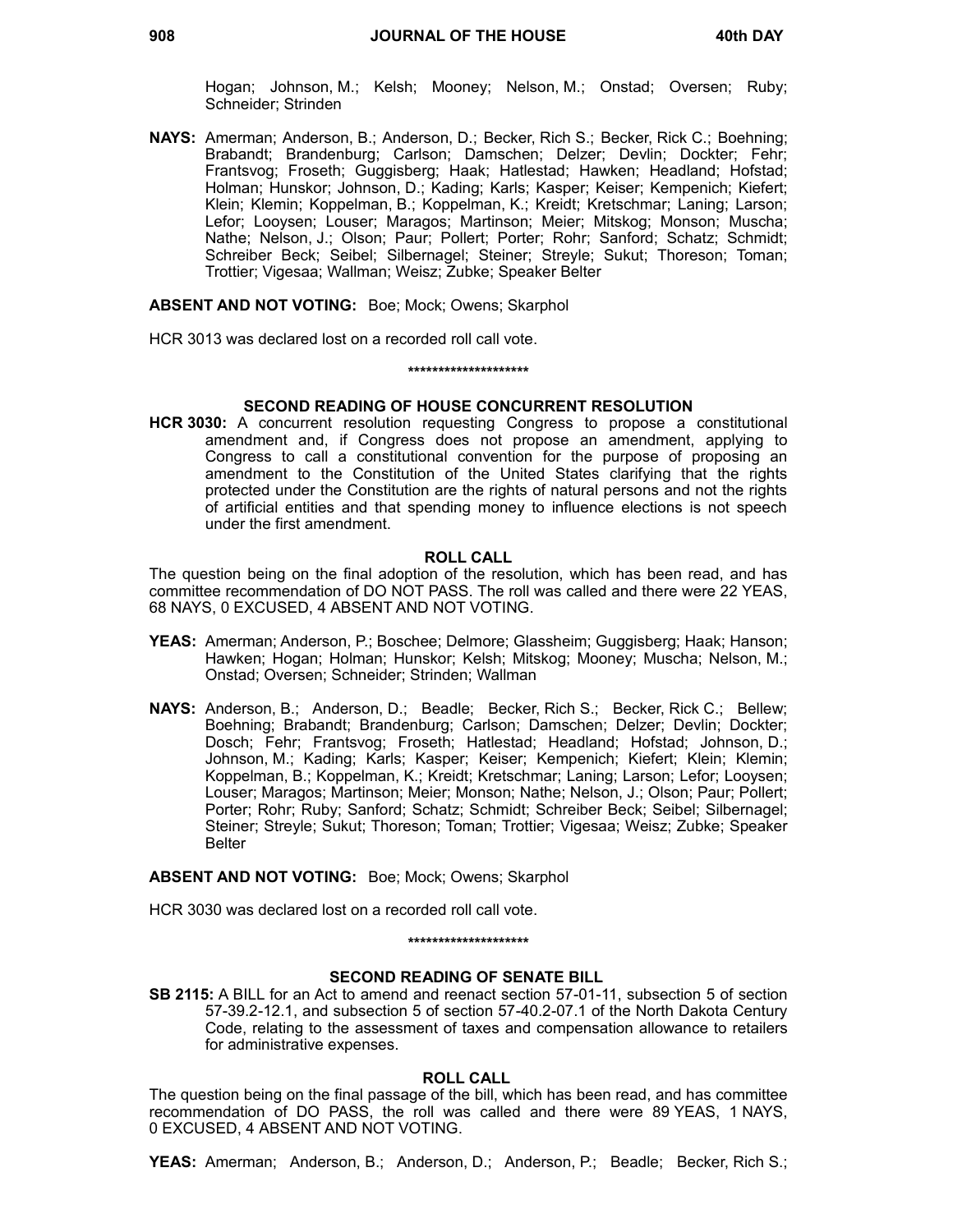Becker, Rick C.; Bellew; Boehning; Boschee; Brabandt; Brandenburg; Carlson; Damschen; Delmore; Devlin; Dockter; Dosch; Fehr; Frantsvog; Froseth; Glassheim; Guggisberg; Haak; Hanson; Hatlestad; Hawken; Headland; Hofstad; Hogan; Holman; Hunskor; Johnson, D.; Johnson, M.; Kading; Karls; Kasper; Keiser; Kelsh; Kempenich; Kiefert; Klein; Klemin; Koppelman, B.; Koppelman, K.; Kreidt; Kretschmar; Laning; Larson; Lefor; Looysen; Louser; Maragos; Martinson; Meier; Mitskog; Monson; Mooney; Muscha; Nathe; Nelson, J.; Nelson, M.; Olson; Onstad; Oversen; Paur; Pollert; Porter; Rohr; Ruby; Sanford; Schatz; Schmidt; Schneider; Schreiber Beck; Seibel; Silbernagel; Steiner; Streyle; Strinden; Sukut; Thoreson; Toman; Trottier; Vigesaa; Wallman; Weisz; Zubke; Speaker Belter

### **NAYS:** Delzer

**ABSENT AND NOT VOTING:** Boe; Mock; Owens; Skarphol

SB 2115 passed.

### **\*\*\*\*\*\*\*\*\*\*\*\*\*\*\*\*\*\*\*\***

### **SECOND READING OF SENATE BILL**

**SB 2028:** A BILL for an Act to amend and reenact subdivision b of subsection 1 of section 27-20-34 of the North Dakota Century Code, relating to transfers from juvenile to adult court.

### **ROLL CALL**

The question being on the final passage of the bill, which has been read, and has committee recommendation of DO PASS, the roll was called and there were 88 YEAS, 2 NAYS, 0 EXCUSED, 4 ABSENT AND NOT VOTING.

**YEAS:** Amerman; Anderson, B.; Anderson, D.; Anderson, P.; Beadle; Becker, Rich S.; Becker, Rick C.; Boehning; Boschee; Brabandt; Brandenburg; Carlson; Damschen; Delmore; Delzer; Devlin; Dockter; Dosch; Fehr; Frantsvog; Froseth; Glassheim; Guggisberg; Haak; Hanson; Hatlestad; Hawken; Headland; Hofstad; Hogan; Holman; Hunskor; Johnson, D.; Johnson, M.; Kading; Karls; Kasper; Keiser; Kelsh; Kempenich; Kiefert; Klein; Klemin; Koppelman, B.; Koppelman, K.; Kreidt; Kretschmar; Laning; Larson; Lefor; Looysen; Louser; Maragos; Martinson; Meier; Mitskog; Monson; Mooney; Muscha; Nathe; Nelson, J.; Nelson, M.; Olson; Onstad; Oversen; Paur; Pollert; Porter; Rohr; Sanford; Schatz; Schmidt; Schneider; Schreiber Beck; Seibel; Silbernagel; Steiner; Streyle; Strinden; Sukut; Thoreson; Toman; Trottier; Vigesaa; Wallman; Weisz; Zubke; Speaker Belter

**NAYS:** Bellew; Ruby

**ABSENT AND NOT VOTING:** Boe; Mock; Owens; Skarphol

SB 2028 passed.

# **\*\*\*\*\*\*\*\*\*\*\*\*\*\*\*\*\*\*\*\***

## **MOTION**

**REP. VIGESAA MOVED** that the absent members be excused, which motion prevailed.

### **MOTION**

**REP. VIGESAA MOVED** that the House be on the Fourth, Fifth, Ninth, and Thirteenth orders of business and at the conclusion of those orders, the House stand adjourned until 12:30 p.m., Friday, March 6, 2015, which motion prevailed.

## **REPORT OF STANDING COMMITTEE**

**HCR 3039: Political Subdivisions Committee (Rep. Klemin, Chairman)** recommends **AMENDMENTS AS FOLLOWS** and when so amended, recommends **DO PASS** (13 YEAS, 0 NAYS, 1 ABSENT AND NOT VOTING). HCR 3039 was placed on the Sixth order on the calendar.

Page 1, line 2, replace "cities and counties" with "political subdivisions"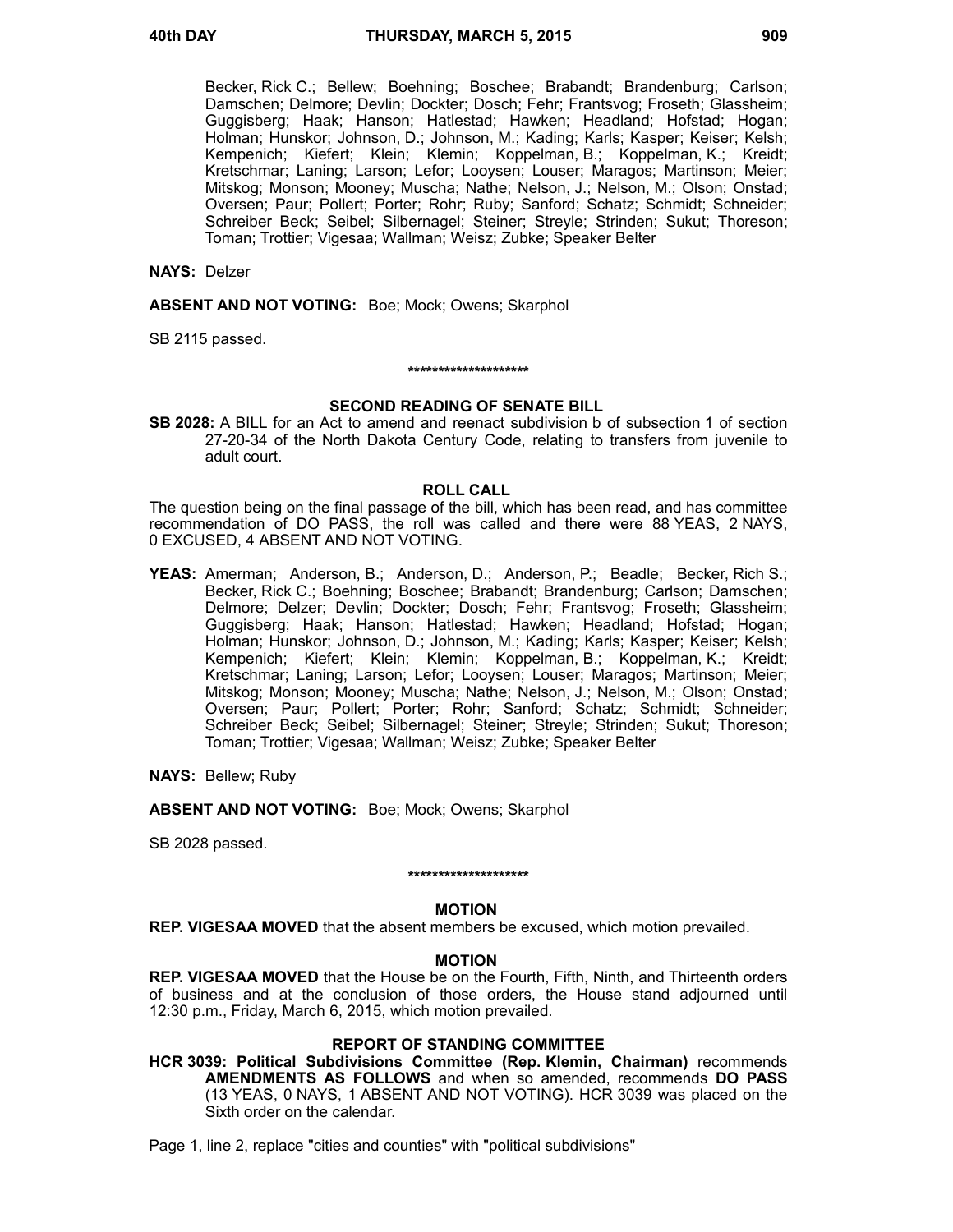Page 1, line 2, remove "property"

Page 1, line 2, after "tax" insert ", budgetary, and other public"

Page 1, line 6, remove "specific"

Page 1, line 7, remove "property tax"

Page 1, line 10, replace "cities and counties" with "political subdivisions"

Page 1, line 11, remove "property"

Page 1, line 11, after "tax" insert ", budgetary, and other public"

Renumber accordingly

### **REPORT OF STANDING COMMITTEE**

**HCR 3043: Human Services Committee (Rep. Weisz, Chairman)** recommends **DO NOT PASS** and **BE PLACED ON THE CONSENT CALENDAR** (8 YEAS, 3 NAYS, 2 ABSENT AND NOT VOTING). HCR 3043 was placed on the Tenth order on the calendar.

### **REPORT OF STANDING COMMITTEE**

**HCR 3049: Industry, Business and Labor Committee (Rep. Keiser, Chairman)** recommends **DO PASS** and **BE PLACED ON THE CONSENT CALENDAR** (14 YEAS, 0 NAYS, 1 ABSENT AND NOT VOTING). HCR 3049 was placed on the Tenth order on the calendar.

### **REPORT OF STANDING COMMITTEE**

**HCR 3055: Political Subdivisions Committee (Rep. Klemin, Chairman)** recommends **DO** PASS and **BE PLACED ON THE CONSENT CALENDAR** (13 YEAS, 0 NAYS, 1 ABSENT AND NOT VOTING). HCR 3055 was placed on the Tenth order on the calendar.

## **REPORT OF STANDING COMMITTEE**

**SB 2024: Political Subdivisions Committee (Rep. Klemin, Chairman)** recommends **DO PASS** (13 YEAS, 0 NAYS, 1 ABSENT AND NOT VOTING). SB 2024 was placed on the Fourteenth order on the calendar.

### **REPORT OF STANDING COMMITTEE**

**SB 2036: Finance and Taxation Committee (Rep. Headland, Chairman)** recommends **DO PASS** (12 YEAS, 0 NAYS, 2 ABSENT AND NOT VOTING). SB 2036 was placed on the Fourteenth order on the calendar.

## **REPORT OF STANDING COMMITTEE**

**SB 2047, as engrossed: Human Services Committee (Rep. Weisz, Chairman)** recommends **DO PASS** (11 YEAS, 1 NAYS, 1 ABSENT AND NOT VOTING). Engrossed SB 2047 was placed on the Fourteenth order on the calendar.

### **REPORT OF STANDING COMMITTEE**

**SB 2059, as engrossed: Industry, Business and Labor Committee (Rep. Keiser, Chairman)** recommends **DO NOT PASS** (11 YEAS, 3 NAYS, 1 ABSENT AND NOT VOTING). Engrossed SB 2059 was placed on the Fourteenth order on the calendar.

# **REPORT OF STANDING COMMITTEE**

**SB 2062: Human Services Committee (Rep. Weisz, Chairman)** recommends **DO PASS** (11 YEAS, 0 NAYS, 2 ABSENT AND NOT VOTING). SB 2062 was placed on the Fourteenth order on the calendar.

### **REPORT OF STANDING COMMITTEE**

**SB 2063, as engrossed: Human Services Committee (Rep. Weisz, Chairman)** recommends **DO PASS** (11 YEAS, 0 NAYS, 2 ABSENT AND NOT VOTING). Engrossed SB 2063 was placed on the Fourteenth order on the calendar.